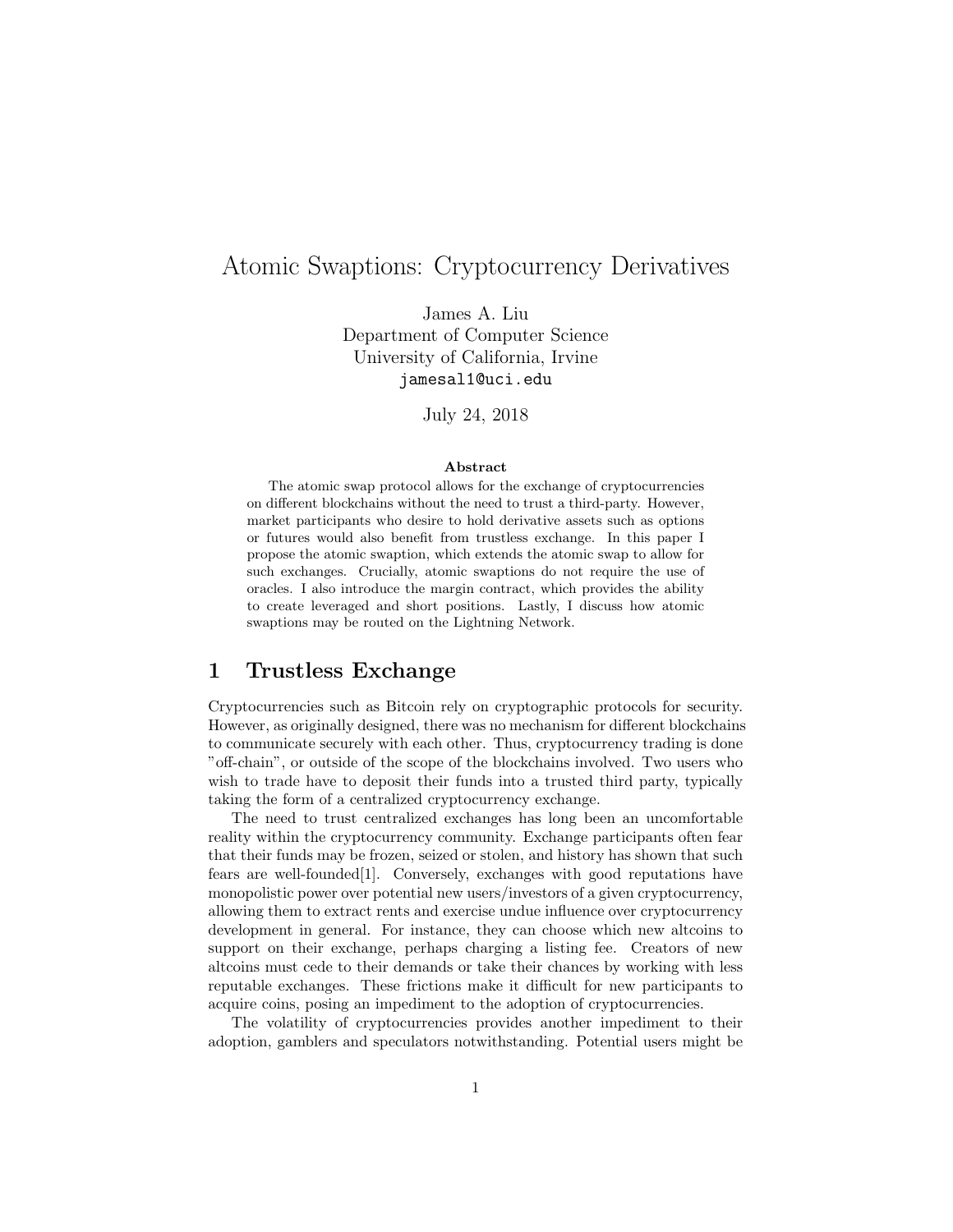more inclined to adopt a given cryptocurrency if they were able to hedge its volatility risk through the use of financial options or futures markets. For example, producers of cryptocurrencies (i.e. miners) have revenues denominated in cryptocurrency, but generally have expenses denominated in various fiat currencies. However, relying on centralized exchanges for derivatives trades would expose users to the same problems that spot traders face. In fact, these problems would be magnified. The long-term nature of derivatives means that users would have to keep their assets on the exchange for the entire length of the contract. In addition, any leverage offered by the exchange would lead to direct and indirect counterparty risk; the exchange may enter into one-sided bets or be lax in enforcing margin for some of its users. In the case of extreme market fluctuations, the exchange may become insolvent.

The atomic swap allows users to avoid the risks and disadvantages inherent to centralized exchanges when trading. Atomic swaps use Hashed Time Lock Contracts (HTLCs), a form of cryptographic escrow; the blockchains themselves act as the trusted third party. Viewed another way, atomic swaps utilize cryptographic secrets to allow users to prove on one blockchain that certain events occurred on a different blockchain.

In this paper I demonstrate that the functionality of atomic swaps can be further extended to allow the creation of option contracts, which I term atomic swaptions. In particular, parties can deposit only a fractional margin instead of the full principal. This, in turn, allows for a meaningful notion of a futures contract, enabling users to take leveraged or short positions on one cryptocurrency against another.

#### 1.1 Related Work

Related approaches to decentralized cryptocurrency derivatives focus on trading ERC20 tokens on the Ethereum blockchain [2] [3] and/or use oracles (trusted providers of external data) to determine contract outcomes [4]. In contrast, the approach I outline can be used between different blockchains, with only the requirement that they can support the creation of HTLCs with the same hash function. Namely, the blockchains don't need to be Turing-complete like Ethereum. In addition, atomic swaptions don't require oracles, eliminating an unnecessary element of trust from the process.

Others have also modified atomic swaps to create basic option contracts [5] [6]. However, the construction they use has a serious drawback: if either party reneges, the participants can't get refunded until option expiration. Also, my approach is more flexible, allowing for the various modifications described in this paper.

### 2 Layout

In this paper, I review how atomic swaps work, then show how atomic swaptions naturally arise as an extension of them. I show how various features can be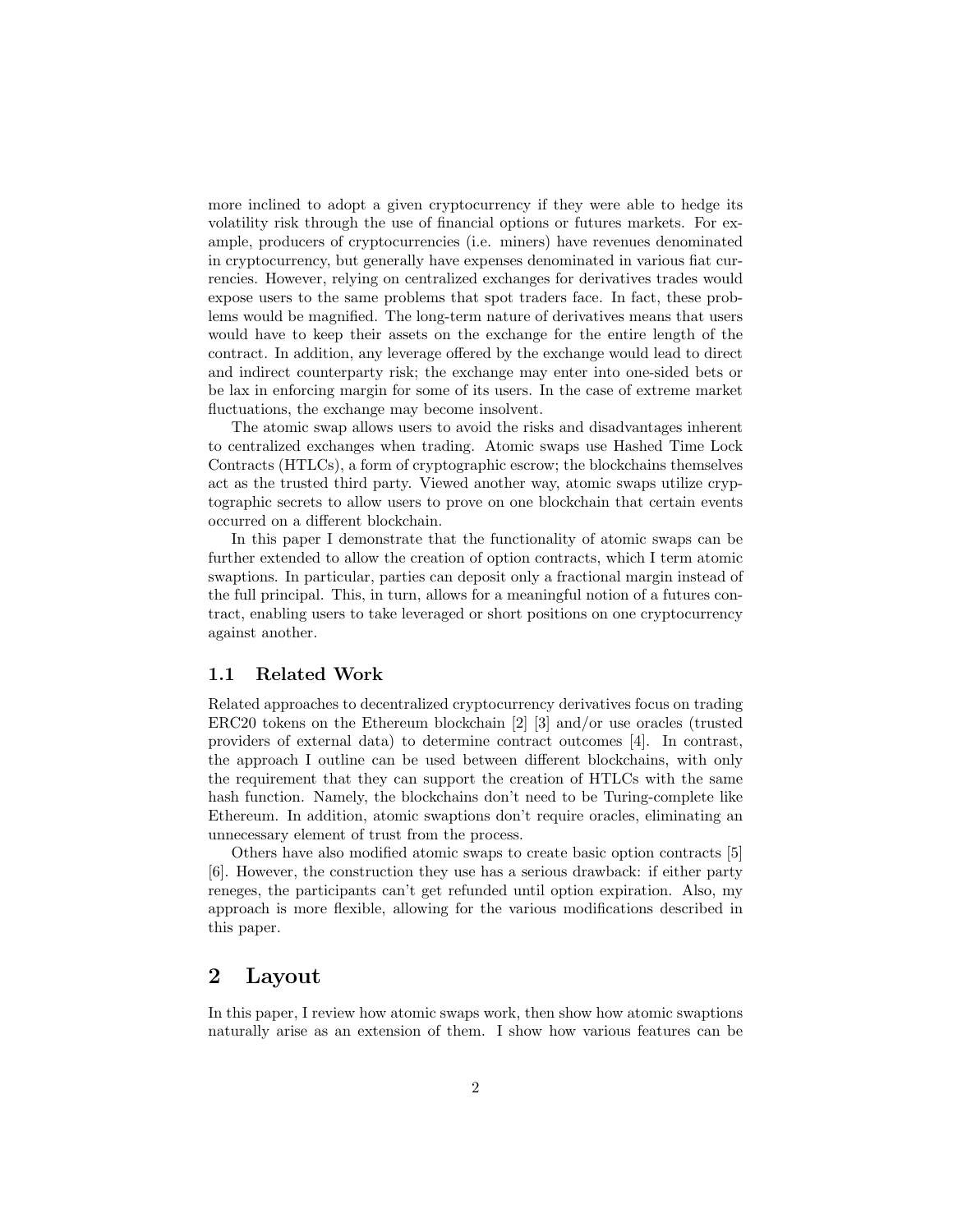implemented, such as early cancellation and margin. Furthermore, I discuss how atomic swaptions could be used in practice. In particular, I discuss how they may be implemented on the Lightning Network, as well as the general ramifications of having long-term contracts on the Lightning Network. Finally, I note some of the risks and limitations of atomic swaptions.

In the example transactions I use, Alice initially possesses ACoin and Bob initially possesses BCoin, placeholder cryptocurrencies that live on different blockchains with functionality equivalent to Bitcoin. Alice plays the role of swaption buyer, while Bob plays the role of swaption seller.

Contract diagrams are in the appendix; readers are encouraged to refer to the appendix to aid their understanding of the overall structure.

## 3 Atomic Swap

Suppose Alice wants to trade her ACoin for Bob's BCoin. If she were to send her Acoin to Bob first, Bob could then simply drop out of the process without sending any BCoin to her, and vice versa if Bob sends his BCoin first. Instead, Alice and Bob can use an atomic swap, which doesn't require either party to trust the other to act honestly. First, they construct a Hashed Time Lock Contract (HTLC) for Alice's ACoin. Omitting the implementation details, the  $HTLC$  allows Bob to take the ACoin if he can provide the secret value  $A$ , which only Alice knows. It also allows Alice to take back the ACoin after expiration time  $T+1$ , in case Bob drops out. Once the ACoin has been sent to the HTLC, Bob deposits his BCoin into a similar HTLC set to expire at time  $T$ , so that it expires before Alice's does. This allows him to reclaim the BCoin if Alice fails to reveal A. If she publishes the transaction to take the BCoin, then in doing so she reveals  $A$ ; Bob can then use  $A$  to take the ACoin, completing the swap.

### 4 Atomic Swaption

Notice that Alice is able to purposefully renege on the trade after Bob deposits his BCoin. She may do this if the price of ACoin has gone up relative to BCoin after she and Bob have agreed to trade. In fact, she has until the expiration of the contract to decide whether or not to go through with the trade. Bob is locked into the trade; he receives the coins that Alice considers less valuable.

In other words, the atomic swap can be seen as a financial option allowing Alice the ability to trade ACoin for BCoin at a fixed price, which has value for Alice. For small values of  $T$ , this "option value" will generally be small, as it is unlikely that market prices will change greatly in a short period of time.

If T were large, then Alice would gain significant option value. In return, Alice could pay Bob a premium to enter into this so-called swaption contract (an option to do a swap). The question arises as to how the swaption can be exchanged securely for the premium. This is done by nesting the swaption into another atomic swap. In this example, Alice pays the premium in ACoin, but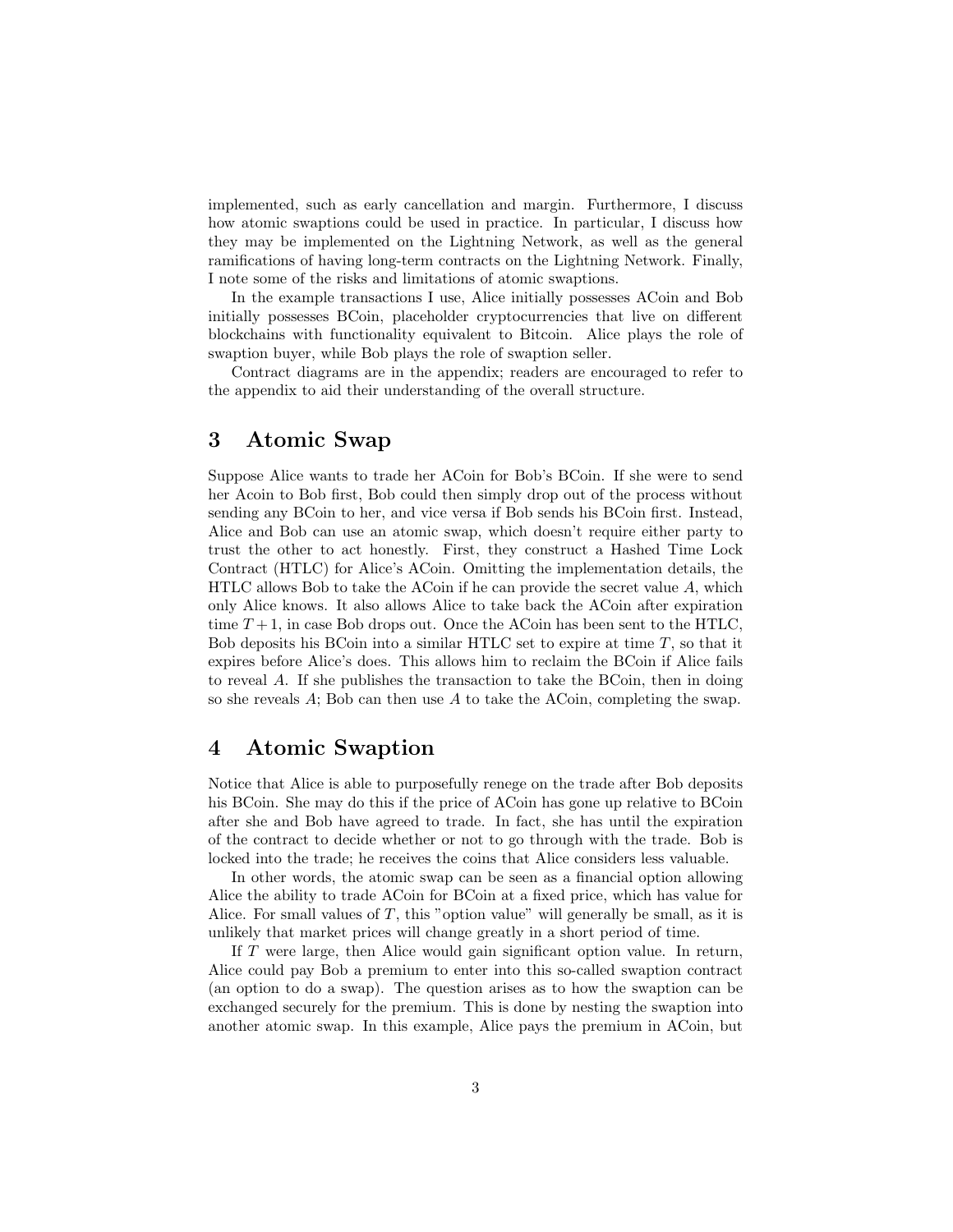she could also pay using an arbitrary cryptocurrency, since atomic swaps can involve an arbitrary number of blockchains.

This framework allows for some variations. For example, a compound option is simply an option on an option, so it can be implemented through further nesting of HTLCs. Similarly, a collar option strategy can be implemented efficiently through nesting rather than by trading multiple swaptions. It is even possible to create an option to enter into a discreet log contract. Here, I analyze early cancellation and margin, as they are likely to be very useful for swaption traders.

#### 4.1 Early Cancellation

Suppose Alice would like to be able to forfeit the swaption and reclaim her ACoin early. It's possible to design the refund transactions to allow Alice and Bob to cancel the swaption, but Bob may be uncooperative and force Alice to wait until expiration. Instead, the swaption can be configured so that Alice can use another secret to cancel it. To ensure that Alice does not try to simultaneously exercise and cancel the swaption, the funds are sent to Revocable Sequence Maturity Contracts. The RSMC corresponding to Alice's exercise transaction allows Bob to take the BCoin if Alice also published the cancel transaction, and vice versa. Thus, if Alice tries to cheat, Bob can take all of the funds as punishment.

#### 4.2 Margin

Instead of depositing all of their funds into the contract, Alice and Bob can agree to deposit only a fraction ("margin") of the total funds ("principal"). This is achieved through the use of a margin contract. Bob's margin contract allows him to send the margin to the swaption contract, but the transaction that allows him to do this specifies that the output is equal to the full principal, thus requiring that he also deposit the rest of the funds as well. In Bitcoin, this is best achieved through use of SIGHASH ANYONECANPAY. Blockchains with different scripting rules may require Bob to send the principal remainder to a placeholder contract first.

If Bob does not deposit funds into the swaption contract by the margin expiration, Alice can take the margin funds, and does not need to reveal any secret to do so, meaning that she can also take back her ACoin by not exercising. Alice's margin contract functions similarly, but should expire before Bob's margin contract does. If she fails to deposit the principal, then Bob can take her margin, and forfeit his own.

It should be noted that Alice's margin deposit is only necessary due to the limitations of HTLCs as a communication protocol between blockchains. That is, Bob cannot prove on the BCoin blockchain that Alice didn't deposit funds into the ACoin swaption contract (and Alice cannot prove on the BCoin blockchain that she did deposit the ACoin). If this were possible, then Alice's exercise transaction, which occurs on the BCoin blockchain, could be prevented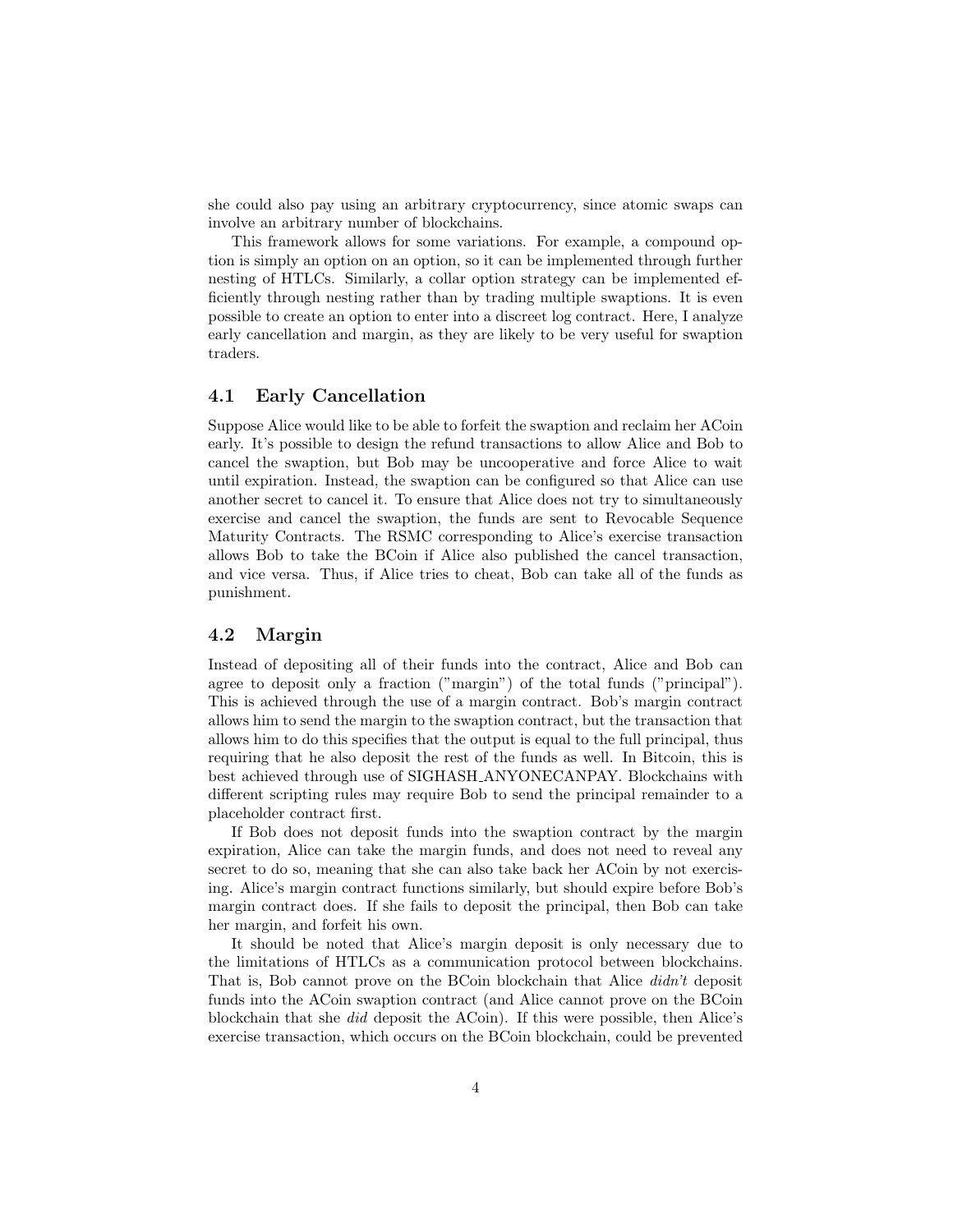until she deposited her ACoin into the ACoin swaption contract. If, however, ACoin and BCoin were on the same blockchain (e.g. they were both ERC20 tokens), then the contract could be designed so that Alice would not need to deposit any funds until she decides to exercise.

When negotiating terms, Alice and Bob should take into account the possibility of strategic default, which changes the payoff function of the swaption. Setting Alice's margin-to-principal ratio to be equal to Bob's is sufficient to ensure that Alice never has an incentive to default; however, unless Bob's margin is equal to the principal, there are situations in which he is incentivized to default. In light of this, I outline two possible approaches to designing swaptions on margin, with equal margin ratios between Alice and Bob. The fixed margin approach is essentially "set and forget"; once the swaption is set up, Alice and Bob don't need to take any action until the swaption is about to expire. The floating margin approach tries to closely replicate the traditional payoff function of a call or put option, but requires frequent interaction between Alice and Bob.

#### 4.2.1 Fixed margin swaption

Here, the margin expiration  $M$  is set right before the swaption expiration  $(E - 2$  at the latest), so that Bob decides at expiration whether or not to default. Let  $m_B, p_B$  correspond to the amount of BCoin margin and principal, and likewise for  $p_A$ . The intrinsic value of the swaption is then given by  $max(0, min(m_B, p_B - p_A))$ , not including the value of the margin deposit. This leads to the kinked payoff function shown in Figure 1; it can be decomposed into two traditional options for the purposes of pricing.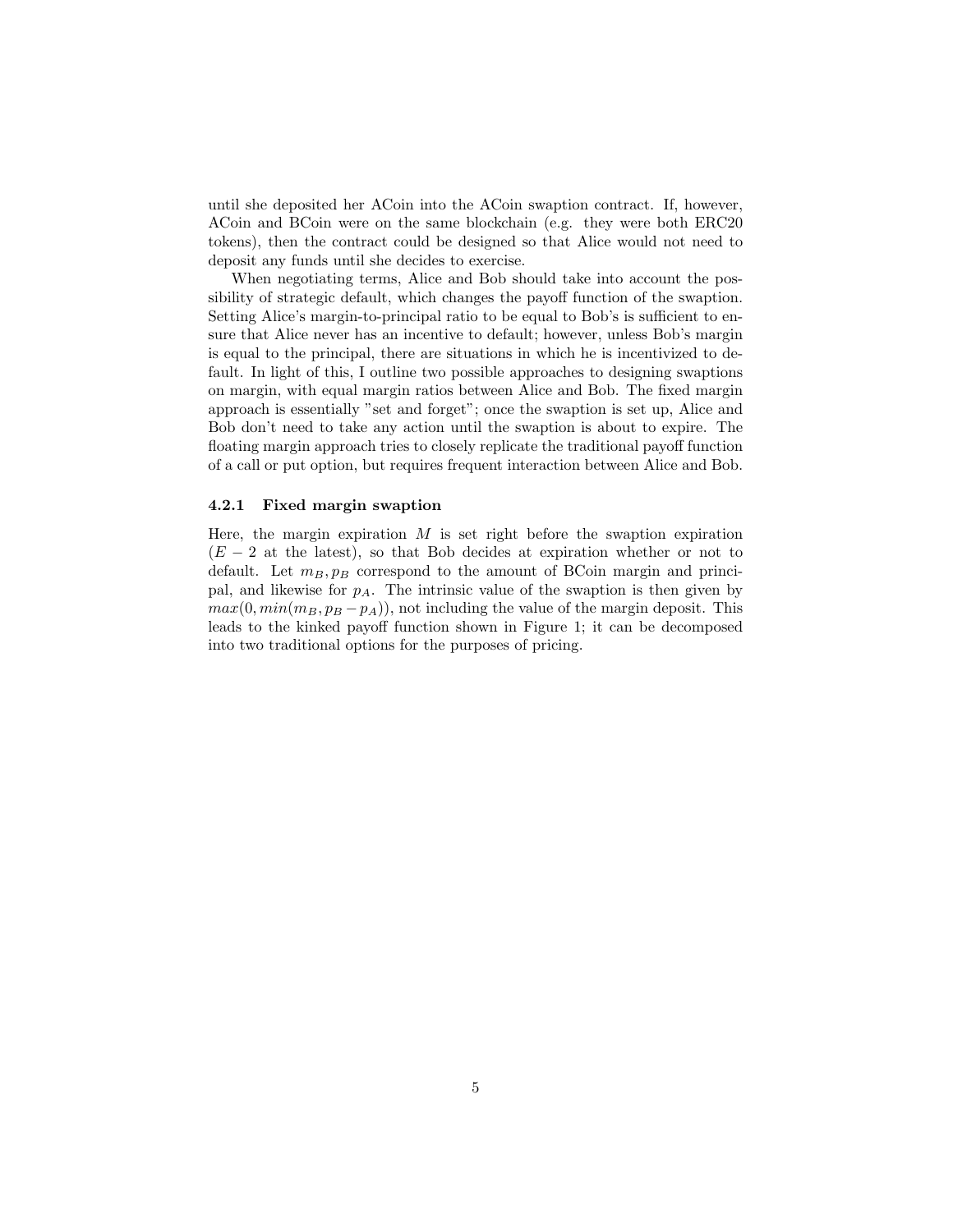

Figure 1: Fixed margin swaption payoff functions. Note that both graphs describe the same swaption. When denominated in ACoin it is a call option; when denominated in BCoin, it is a put option.

#### 4.2.2 Floating margin swaption

Here, Alice and Bob can agree to continuously "mark to market" the option, increasing or decreasing the amount of margin required such that the expected gain from strategic default is below a small, pre-determined threshold. This is done by atomically cancelling the old swaption while creating the new swaption. The margin expiration is set to an intermediate value  $M$ , perhaps ranging from a day to a week. If Alice and Bob cooperate, the time until the margin expiration will continuously be reset to this value, but if one party stops cooperating (such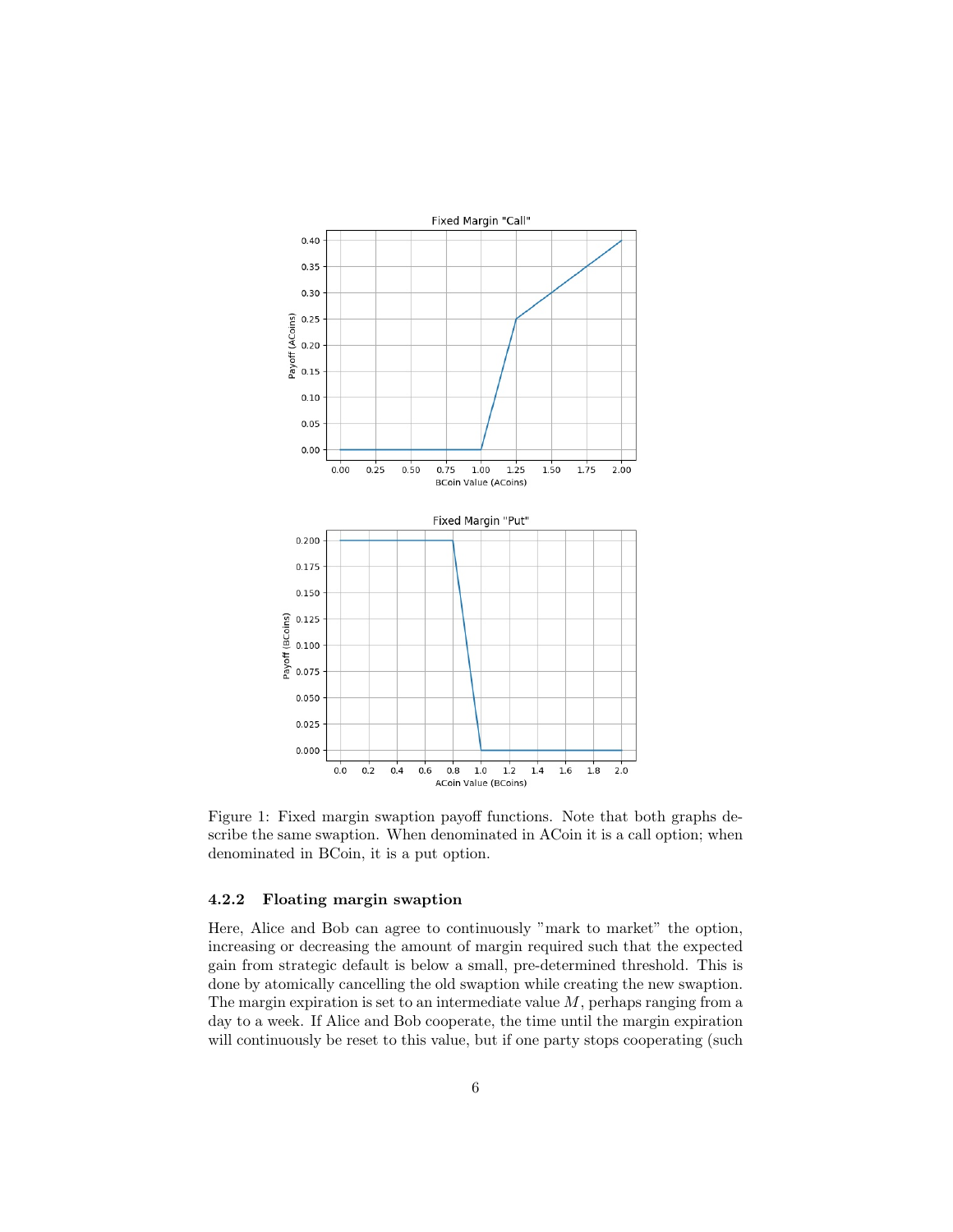as in a dispute about the marking), then the two parties have time to come up with the funds to avoid defaulting. The choice of  $M$  is a tradeoff; a smaller value of M allows for smaller margin and/or a lower probability of strategic default, but provides less time to respond in the non-cooperative case.

Floating margin is best done on a "layer 2" off-chain scaling solution such as the Lightning Network, which allows users to make secure contracts without having to publish any transactions, except in the case of cheating. Otherwise, it could be very expensive to repeatedly create and cancel swaption contracts using on-chain transactions.

#### 4.2.3 Futures

Since floating margin faithfully replicates the payoff of a call/put option, it can be used for the creation of futures contracts. A version of put-call parity states that a long futures contract is equivalent to a long call option and short put option position (disregarding early exercise). In other words, to create a futures contract, Alice and Bob can atomically open two floating margin swaptions simultaneously with the same strike price and expiration, allowing Alice to swap 1 ACoin for 1 BCoin and allowing Bob to swap 1 BCoin for 1 ACoin. Note that this construction is non-trivial because Alice contributes ACoin to both contracts. The strike price should be kept close to the futures market price (more correctly, the expected spot price at expiration), in order to minimize the amount of margin needed.

## 5 Lightning Network Routing

Note that much of this analysis can be applied to other long-term contracts such as discreet log contracts, which are easier to handle since they only pertain to one blockchain.

It is possible for Alice and Bob to enter into swaption contracts through intermediate participants on the Lightning Network, in the same way that they could perform an atomic swap by chaining Hashed Time Lock Contract (HTLC) ACoin payments going from Alice to Bob and looping back with BCoin payments.

As each step of the swaption consists of a HTLC and/or a contract sending to a HTLC, it is straightforward to implement atomic swaptions on LN, by adding Revocable Sequence Maturity Contracts as needed. Deviating actions by intermediaries are unprofitable and will not result in loss for other participants. It should also be clear that several HTLCs can be open simultaneously on a payment channel. Therefore, long-running swaptions don't disrupt operation of the channels, beyond the specific amount of funds that have to be tied up in the swaption contract.

Within a payment channel, users only need enough funds to cover the margin to participate in a swaption contract. However, they may have to close the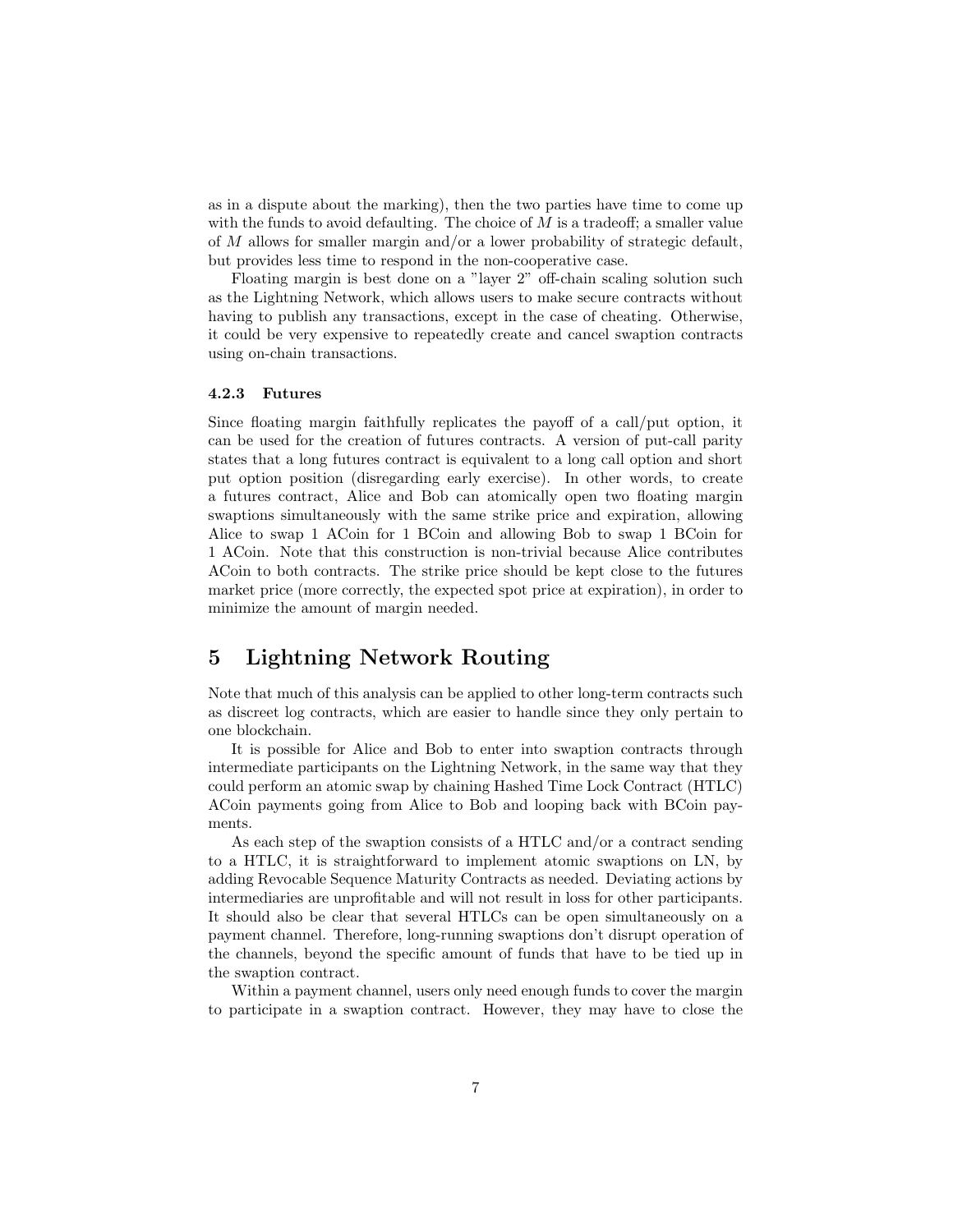payment channel in order to pay the principal if they don't have enough funds in the channel.

#### 5.1 Third Party Decoupling and Unwinding

If a third party, Carol, has nodes appearing on both the ACoin and BCoin paths between Alice and Bob, she can instead decouple the swaption, using her own secret with Bob. In this case, Carol functions as counterparty to both Alice and Bob (or to other intermediaries acting similarly), and has zero net position. This lowers the required time for swaption exercise (since each step of a chain of HTLC payments must expire 1 timestep later). Furthermore, Carol can unilaterally close her long option position with Bob without waiting for Alice to do so, freeing up her funds sooner. In the fully cooperative case, it also simplifies the option unwinding process.

Suppose now that an identical trade passes through Alice and Carol such that Carol would open a long position against Alice. Since Alice and Carol would now have a net zero position against each other, it would be ideal to end the process such that both swaptions have been cancelled, so that their funds are not locked up needlessly. Carol can set her swaption with Alice to expire 1 timestep after Alice's swaption with her, using the same secrets. Alice would then reveal her secret, causing a circular flow of funds that can be undone with cyclic rebalancing.

Similarly, by using self-trading, existing positions can be rerouted, such as when two parties want to close their channel without putting any contracts onto the blockchain. Use of these techniques can help minimize the costs of keeping the chain of swaption positions open on the LN.



(b) Dave sells an identical swaption to Carol.



(c) Alice and Carol cancel their swaptions.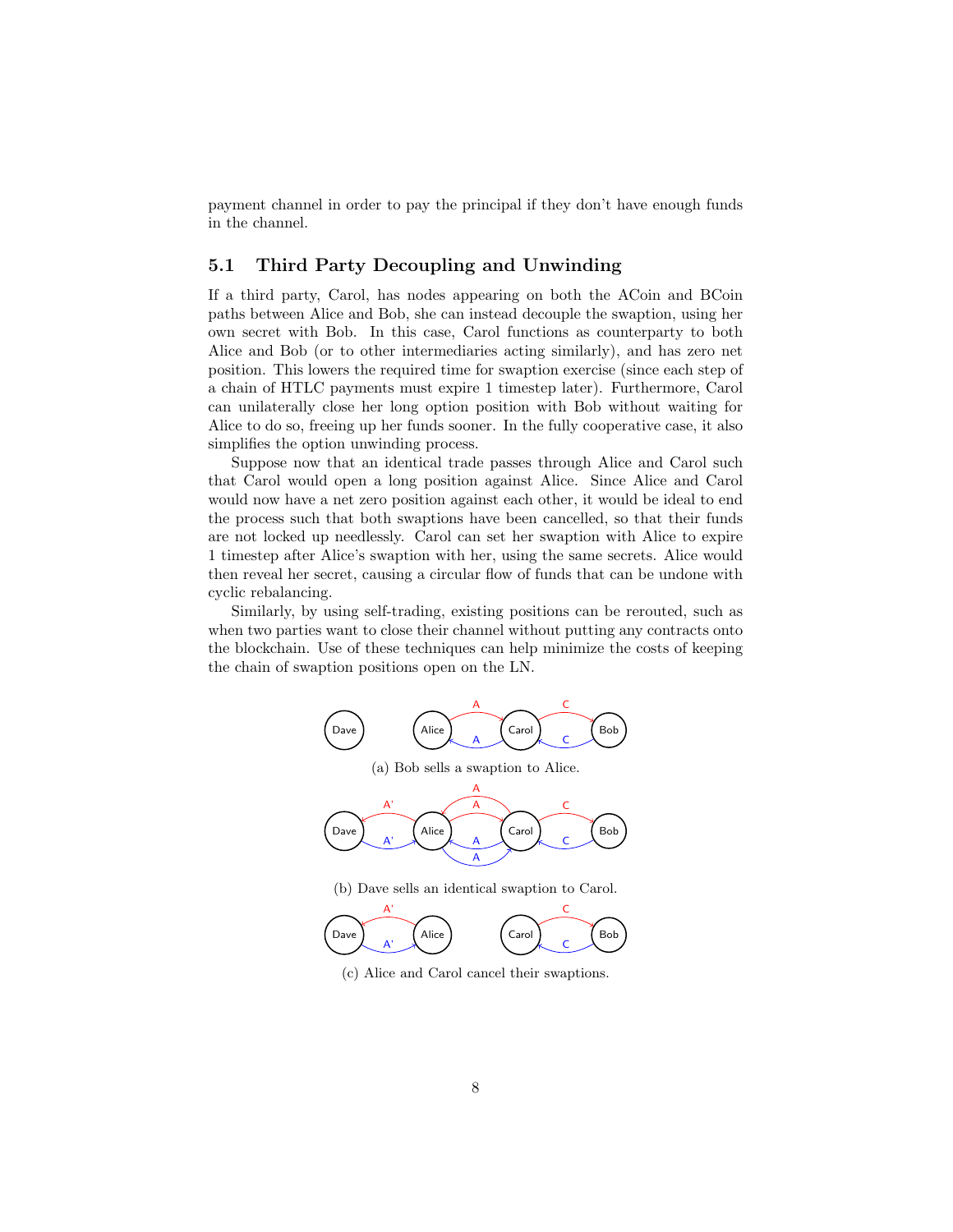### 5.2 Economic Considerations

Long paths are likely to be expensive, as Alice and Bob will have to compensate all of the intermediaries for the time value of their locked-up funds, as well as for taking on the risks and possible network transaction fees inherent in the process. Note also that intermediaries will have to maintain sufficient liquidity in order to avoid defaulting on margin swaptions, and need to be compensated for this. Swaptions, DLCs, and other long-term contracts all compete for the same network fund capacity.

This suggests that LN-based derivatives trading will mostly be fairly centralized, with a small set of densely connected large traders/exchanges, and many smaller traders directly connected to the large traders.

The ability to unwind identical swaptions encourages standardization of contract terms such as strike price, size, expiry, etc.

### 6 Practical Considerations

As with other long-term contracts, there is a risk that there is an emergency rule change on one of the blockchains, such as in the hashing or signing algorithm. Presumably, unmoved coins will be burned (rendered unspendable). There are a few possibilities for Alice and Bob; the dynamics are influenced by the particular contract and the timing of the rule change. They may cooperate and reopen the contract under the new rules, possibly with one party extorting the other for an excess payment. If Bob isn't cooperative, Alice must choose between exercise or cancelling by the move deadline, forfeiting the extrinsic value of the swaption. However, Alice can also harm Bob by not acting until the compromised coins are burned, then taking the coins from the other blockchain.

Leveraged trading is unlikely to be user-friendly, as it may require a good deal of familiarity with options pricing formulas/software. In addition, users of margin should not rely on their counterparty being cooperative, as the counterparty often stands to gain substantially if margin is forfeited. It is even possible that, given a substantial enough swaption market, manipulators will attempt to orchestrate "short squeezes" by accumulating large swaption positions whose margin expirations occur at the same time. They may be aided through use of long paths of intermediaries on LN.

Timelocks must be set to use time elapsed rather than block height, so that the timelocks expire in the intended order; it is difficult to predict the relative timing of future blocks between two different blockchains. Of course, it's not clear that many users would prefer to use block height if it were possible.

There have been a variety of attempts to create cryptocurrencies pegged to fiat currencies. Users seeking to minimize volatility will likely prefer to use pegged cryptocurrencies in their swaption trades, though this of course requires them to trust in the underlying peg.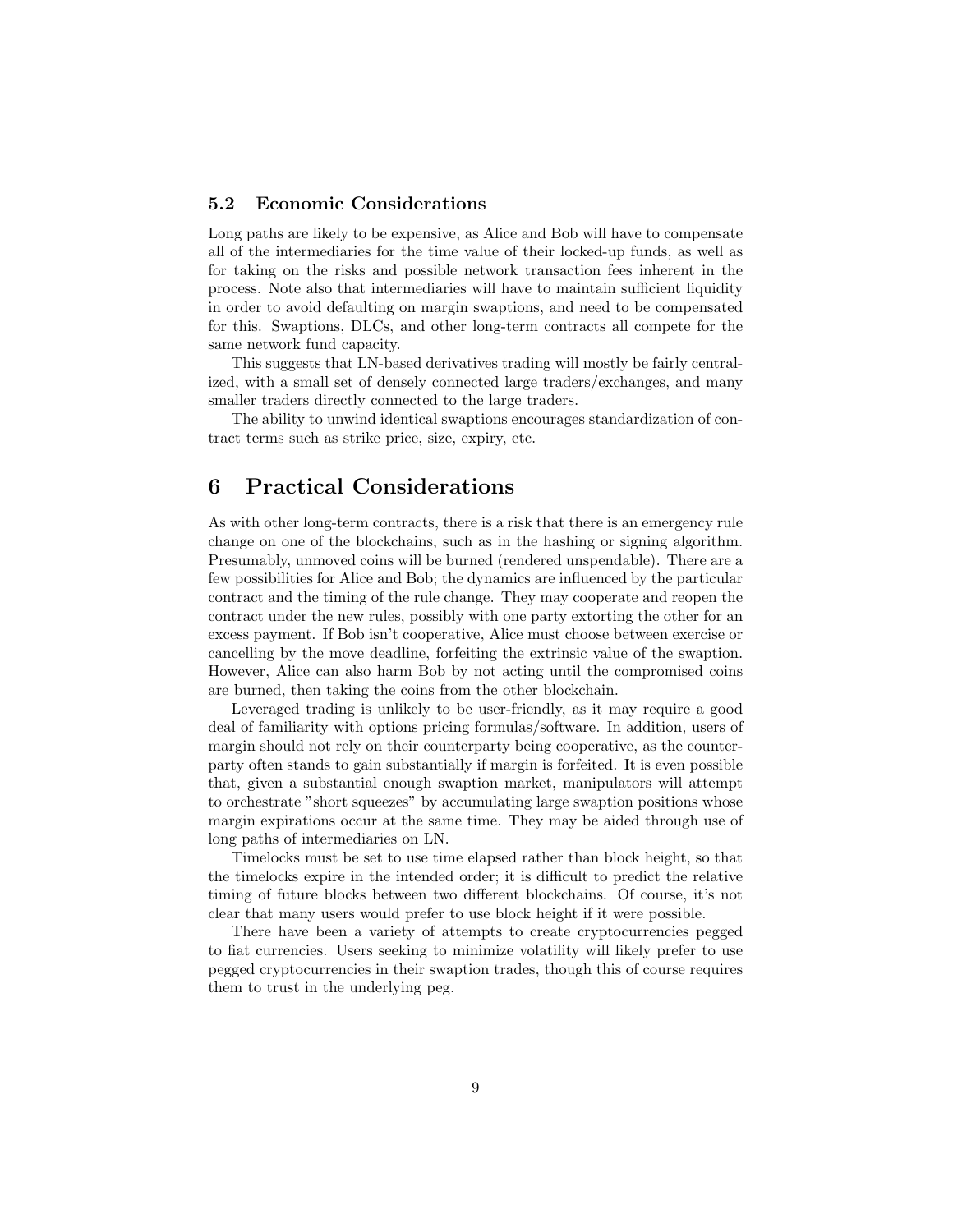## 7 Conclusion

The design and adoption of new blockchains is an ongoing process, and it remains an open question what operations a blockchain should support to best facilitate the development of applications on top of it. I have demonstrated that a wide class of inter-blockchain derivatives can be implemented with only the features required to implement an atomic swap. The atomic swaption thus provides a practical path to derivatives trading on existing cryptocurrencies, and removes the need for designers of future blockchains to create specialized derivatives applications.

### References

- [1] Andrea Tan and Yuji Nakamura. Cryptocurrency markets are juicy targets for hackers: Timeline. https://www.bloomberg.com/news/articles/2018-01-29/ cryptocurrency-markets-are-juicy-targets-for-hackers-timeline. Accessed: 2018-07-10.
- [2] Antonio Juliano. dydx: A standard for decentralized derivatives. April 24, 2018.
- [3] Shayan Eskandari, Jeremy Clark, Vignesh Sundaresan, and Moe Adham. On the feasibility of decentralized derivatives markets. CoRR, abs/1802.04915, 2018.
- [4] Thaddeus Dryja. Discreet Log Contracts. MIT Digital Currency Initiative.
- [5] Jorge Timón. Freimarkets. https://github.com/jtimon/freimarkets, 2013. Accessed: 2018-07-24.
- [6] Fernando Nieto. Trust-minimized derivatives. https: //gist.github.com/fernandonm/75cf0b0381ed92404e8a651dd790f75d, 2018. Accessed: 2018-07-24.
- [7] Joseph Poon and Thaddeus Dryja. The bitcoin lightning network: Scalable off-chain instant payments. January 14, 2016.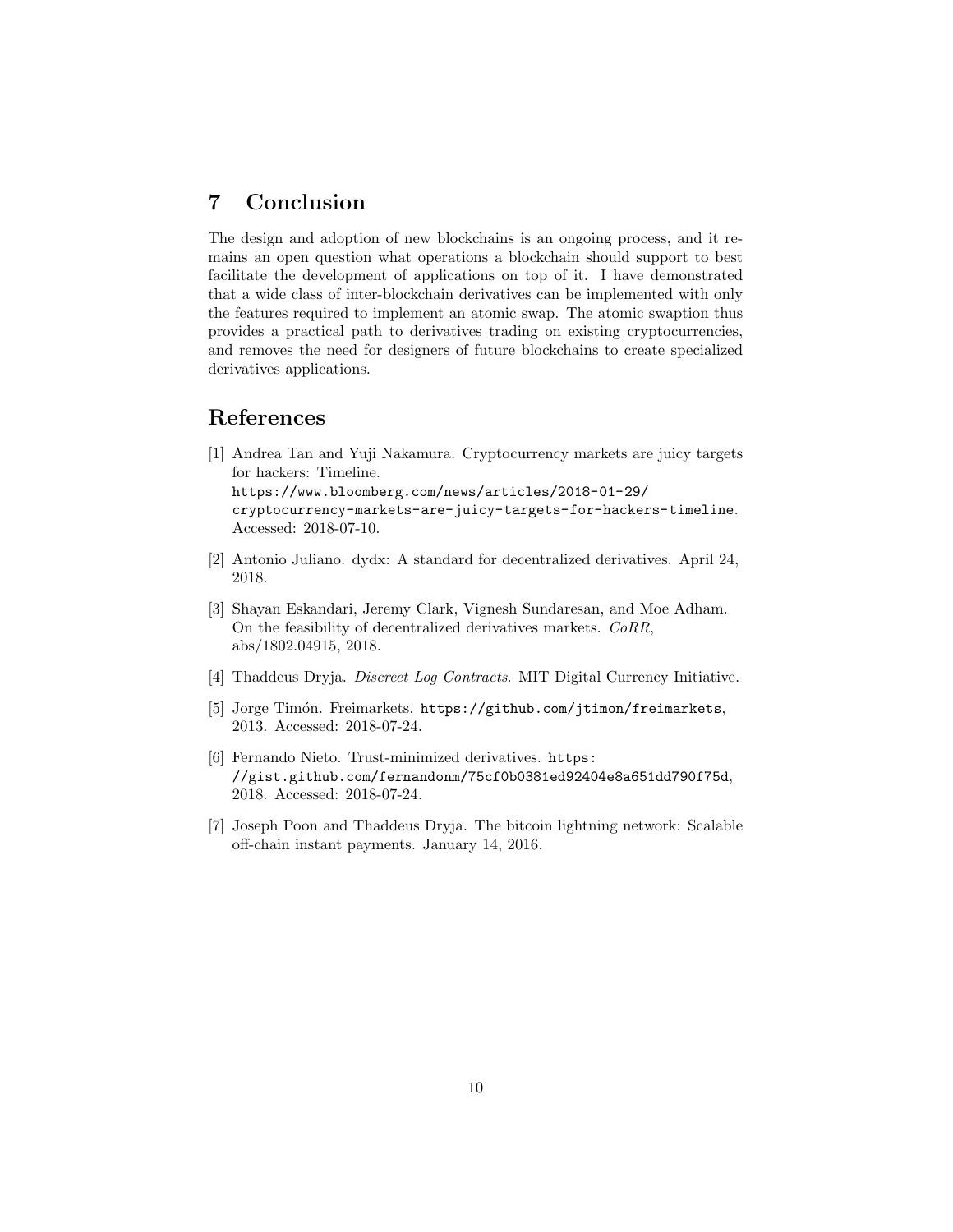## Appendix: Contract Diagrams

This section contains example diagrams for the contracts described in sections 3 and 4. The diagrams are styled after the LN paper[7], with some differences. Boxes correspond to transactions; the fill color indicates which blockchain the transaction takes place on, while the border color indicates who can publish the transaction. The vertical order of the boxes loosely correspond to the temporal sequence of events. The numbers should of course not be taken literally; in particular, 1 timestep should be interpreted as a quantity that allows parties to comfortably respond to their counterparty's actions in the appropriate manner.



Figure 3: Atomic swap.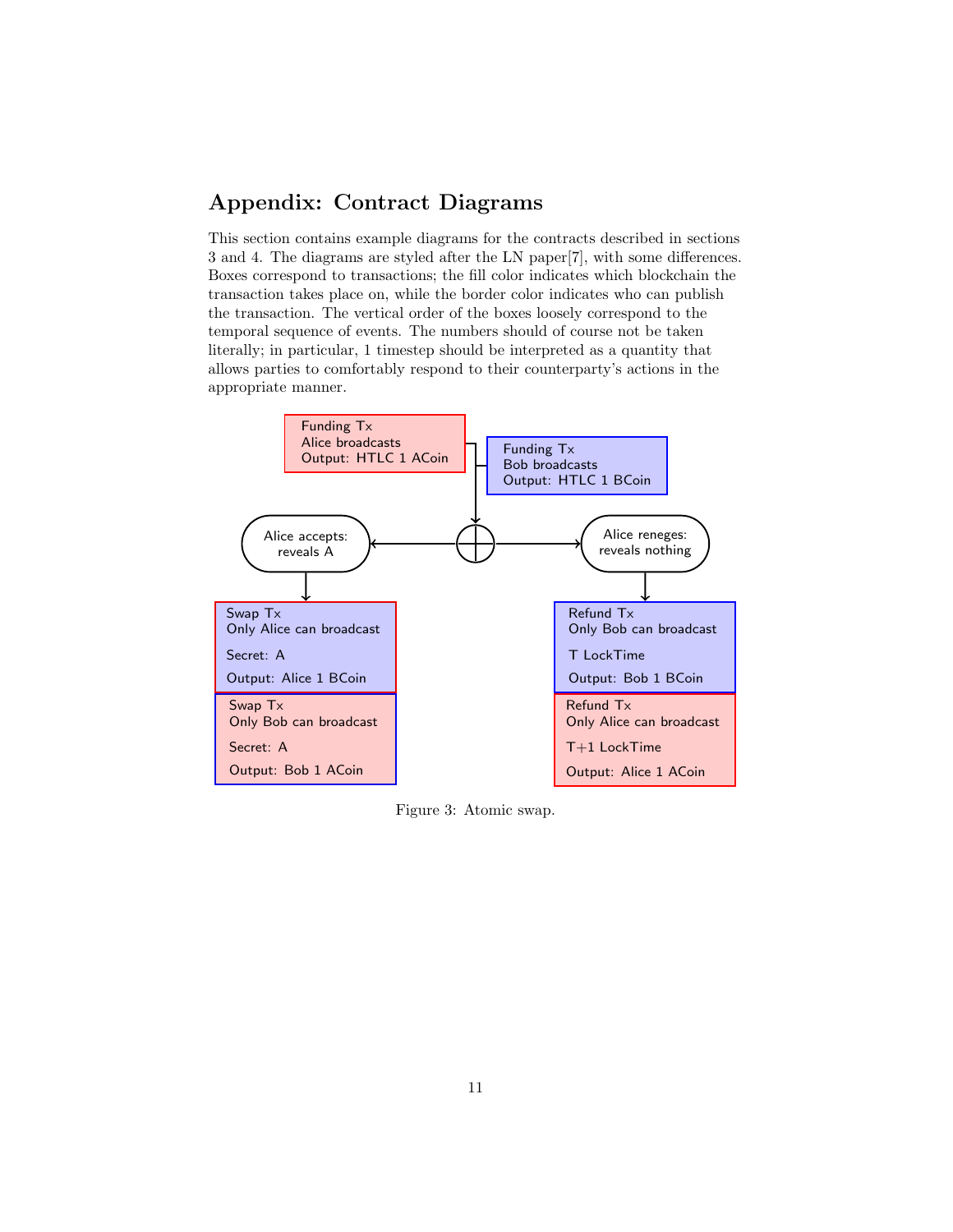

Figure 4: Basic atomic swaption construction.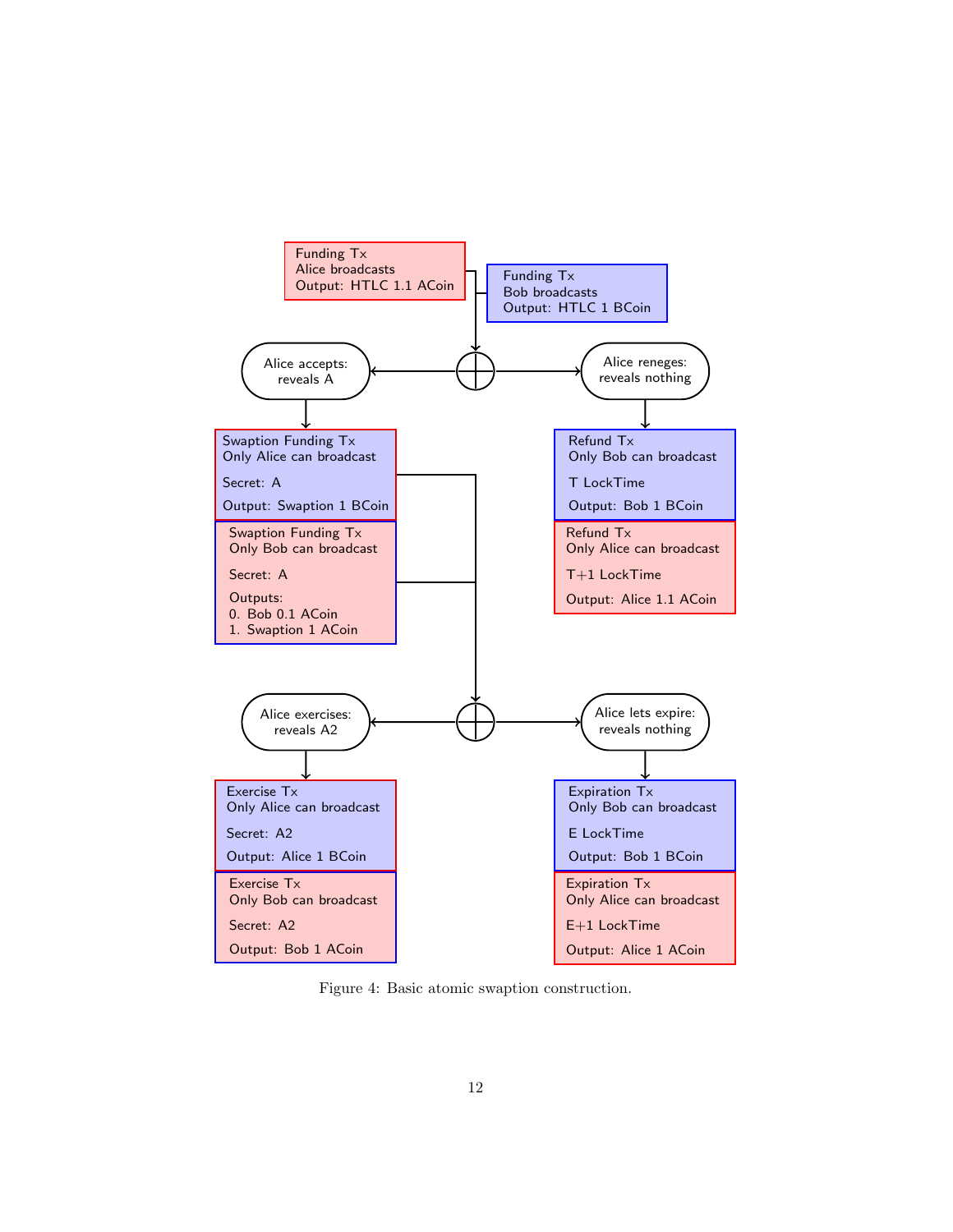

Figure 5: Early Cancellation. Unchanged portions have been omitted. Note the race conditions between Alice and Bobs' exercise and cancel transactions in the case where Alice broadcasts both transactions, which necessitates the RSMCs.